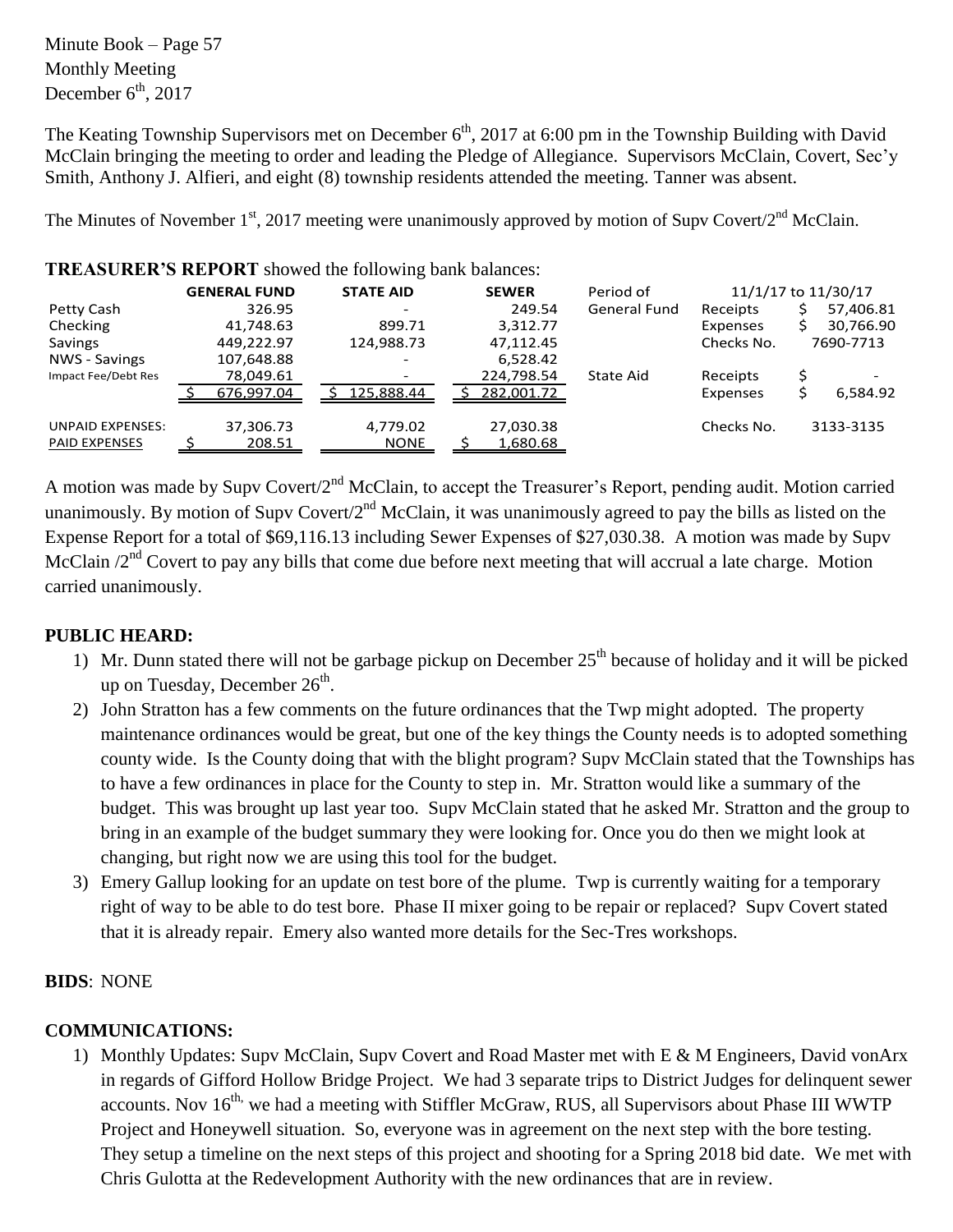- 2) Smethport Disposal will not be picking up trash on Monday, December  $25<sup>th</sup>$ , 2017, due to the Christmas Holiday. Pickup will be Tuesday, December  $26<sup>th</sup>$ , 2017.
- 3) Twp received Dec newsletter from Hamlin Library.
- 4) Twp received the PSATS 29<sup>th</sup> Annual President Leadership Award.
- 5) Township received PSATS News Bulletin.

## **OLD BUSINESS:**

1) Supv McClain stated Felix and Gloekler, P.C. made and error with their 2016 Audit Bill. We received a credit of \$2,750 towards the 2017 Audit. Supv McClain would like to continue having them complete the audit.

# **NEW BUSINESS:**

- 1) Adoption of Resolution No. 2017-W, which sets the 2018 real estate tax at two and one-half (2 ½) mills on the dollar valuation of Keating Township lands and reflects no increase from 2017 tax rate, unanimously passed by motion of Supv Covert/ $2<sup>nd</sup>$  McClain.
- 2) A motion was made by Supv Covert/2<sup>nd</sup> McClain, to adopt Resolution No. 2017-X, showing the 2018 Keating Township Budget as \$1,100,675.37 (General Fund = \$513,000.00 \* State Aid = \$204,322.37 \* Sewer = \$383,353.00).
- 3) Resolution 2017-Y was not motioned by Supv McClain or Supv Covert because they are for bringing the Casino into the area. Having them come would help our Township financially in so many ways.
- 4) A motion was made by Supv McClain/2<sup>nd</sup> Covert, to adopt Resolution No. 2017-Z, which sets the emergency purchasing limit for Road Master and Secretary-Treasurer to be able to purchase operating or administration supplies up to the amount that requires written or telephonic price quotations from at least 3 qualified and responsible contractors. Road Master and Secretary-Treasurer are required to notify the Supervisors by email what they purchased, what the emergency is and the cost.
- 5) A motion was made by Supv Covert/2<sup>nd</sup> McClain to file Order of Execution at District Judge Office on Sewer Acct #5415, #1245, #5465, #4185, #4100 and #4105. Motion carried unanimously.
- 6) A motion was made by Supv Covert/ $2<sup>nd</sup>$  McClain to file Civil Complaint for delinquent Sewer Accounts at District Judge Office on Sewer Acct #1460, #4965 and #4460. Motion carried unanimously.
- 7) A motion was made by Supv Covert/2<sup>nd</sup> McClain to have District Judge serve Sewer Acct #5140 and #5720 their civil complaint since the certified mail came back as insufficient address. Motion carried unanimously.
- 8) A motion was made by Supv McClain/ $2<sup>nd</sup>$  Covert to refund Sewer Acct #5865 from July 18<sup>th</sup>, 2017 to September 30<sup>th</sup>, 2017 in the amount of \$144.00. Motion carried unanimously.
- 9) A motion was made by Supv McClain/2<sup>nd</sup> Covert to call Konzel Construction, Pipe Eye and any other contractor with experience in fixing Phase I pump station. Motion carried unanimously.
- 10) Sec-Tres Smith explained to the Supervisors she will be preparing two Act 13 grants. One for the Phase II and Phase III Sewer Project and the other for a paving project on Dugout Road.
- 11) Supv Covert motioned to accept Brett Morgan resignation letter as of Jan  $1<sup>st</sup>$ , 2018. He was a part-time WWTP Operator. Supv McClain seconded the motion. Motion carried unanimously.
- 12) Supv McClain motioned the 2018 Board Meeting and Workshop Schedule (Board Meetings  $\sim$  Tues-Jan  $2^{nd}$ , Tues-Feb 6<sup>th</sup>, Tues-Mar 6<sup>th</sup>, Tues-April 10<sup>th</sup>, Tues-May 1<sup>st</sup>, Tues-June 5<sup>th</sup>, Mon-July 2<sup>nd</sup>, Wed-Aug 8<sup>th</sup>, Wed-Sept  $5<sup>th</sup>$ , Wed-Oct 3<sup>rd</sup>, Wed-Nov 7<sup>th</sup>, Wed-Dec 5<sup>th</sup>) (Workshops ~ Wed-Jan 24<sup>th</sup>, Wed-Feb 21<sup>st</sup>, Wed-Mar 21<sup>st</sup>, Tues-Sept  $18<sup>th</sup>$ , Tues-Oct  $16<sup>th</sup>$ ) Supv Covert second the motion. Motion carried unanimously.
- 13) A motion was made by Supv McClain/2<sup>nd</sup> Covert to release the sewer escrow account for 260 Route 446 back to Rena Burdick. House has been sold to new homeowner and Twp isn't requiring the escrow accounts anymore because public sewer is coming soon. Motion carried unanimously.